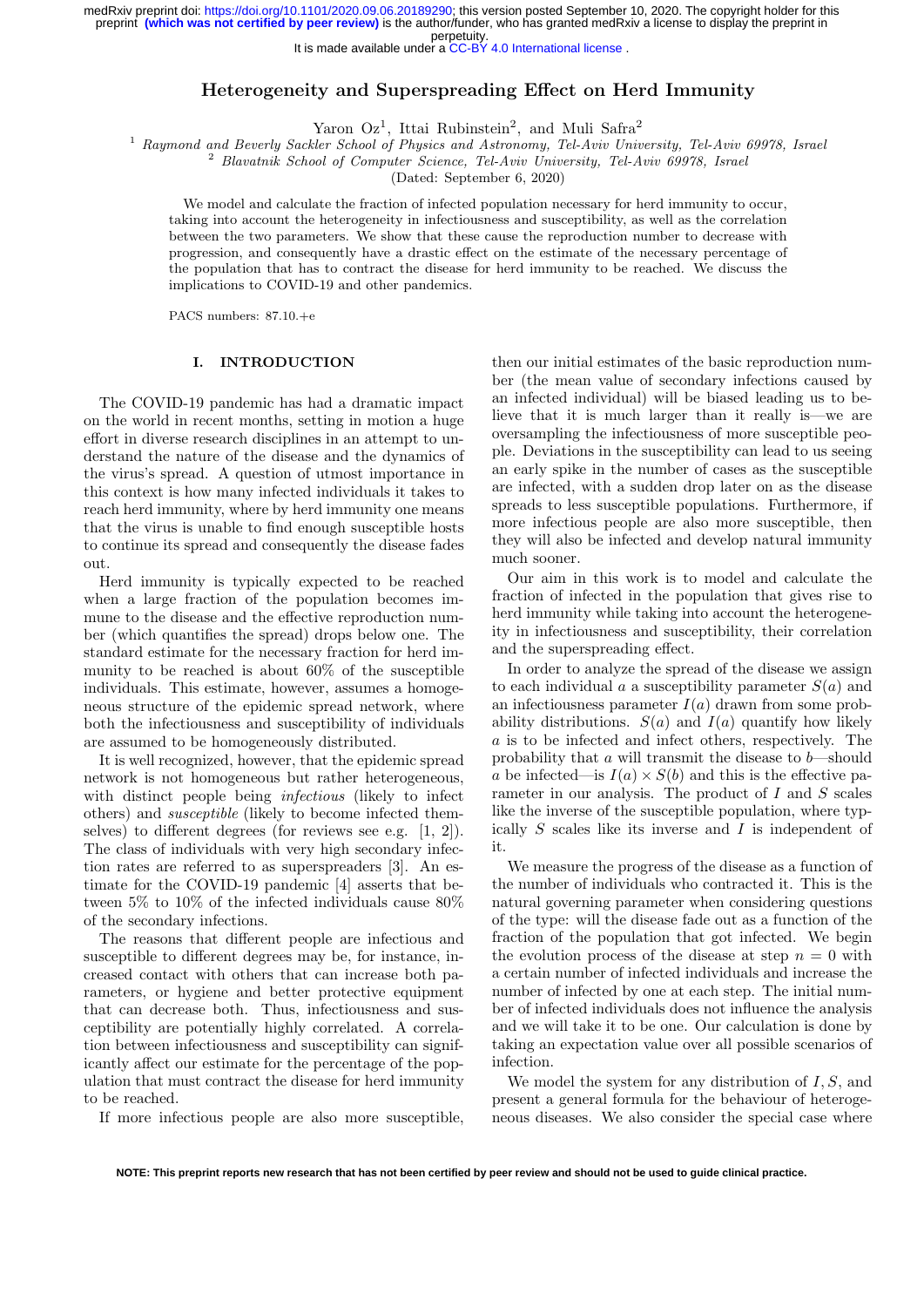each individual is infectious and susceptible to the same degree, that is, where the distributions from which I and S are drawn are highly correlated. We derive a simple analytical result when the infectiousness and susceptibility parameters are, in particular, chosen from a Gamma distribution with scaling and shape parameters k and  $\theta$ , respectively—a distribution previously attributed to the infectiousness of COVID-2 [3].

Consider first the general case. Define the average conditional infectiousness  $\varphi(s)$ :

$$
\varphi(s) \stackrel{def}{=} \mathop{\mathbb{E}}_{S(a)=s} [I(a)], \qquad (I.1)
$$

and the normalized susceptibility distribution at the step n in the evolution of the disease  $\rho(s,n)$ :

$$
\rho(s, n) \stackrel{def}{=} \Pr\left[ (S(a) = s) \mid a \text{ is healthy after } n \text{ steps} \right].
$$
\n(1.2)

Denote the susceptibility distribution at the beginning by  $\rho(s) = \rho(s, 0)$ . The average conditional infectiousness (I.1) is independent of the number of infected individuals while the susceptibility distribution does depend on it individuals with higher susceptibility are more likely to be chosen first, hence their rate decreases as the process progresses. We will prove the following general claim about the fraction of the population necessary to reach herd immunity:

Claim I (General Case): for any  $\delta$  when

$$
1 - \int \rho(\sigma) exp(-\delta \sigma) d\sigma \tag{I.3}
$$

fraction of the population is infected, the effective reproduction number will be reduced by a factor of

$$
\frac{\int \varphi(\sigma)\rho(\sigma)\sigma \exp(-\delta\sigma) d\sigma}{\int \varphi(\sigma)\rho(\sigma)\sigma d\sigma}.
$$
 (I.4)

The threshold for herd immunity is when the value of the effective reproduction number is 1.

Consider next the particular case of the Gamma distribution with shape and scale parameters k and  $\theta$ , respectively. We will prove the following claim:

Claim II (Gamma distribution): Under the above assumptions, herd immunity will be reached when

$$
\varepsilon = 1 - R^{\frac{-k}{(k+2)}} \tag{I.5}
$$

fraction of the population is infected. R is the reproduction number at the beginning of the disease spread and k is the shape (spread) parameter of the Gamma distribution.

Note, that the necessary fraction of the population (I.5) does not depend on the scale parameter of the distribution  $\theta$ . Substituting the estimates for COVID-19:  $R \approx 3$  and  $k \approx 0.1$  [5, 6], we get  $\varepsilon \approx 5\%$ . This result is far more optimistic than the recent estimate [7] that

requires about 40% of the population to contract the disease before herd immunity is achieved. It also suggests a possible explanation for the observation that the COVID-19 pandemic appears to be slowing down despite the relatively low number of infections so far [4]. The Gamma distribution has been used in order to model the data of COVID-2 with  $k = 0.19$  [3] and in this case we get  $\varepsilon \approx 9\%.$ 

The letter is organized as follows. In section II we will define precisely the effective reproduction number that we will use in our analysis. In section III we will study the dynamics of the disease spread and prove claim I. In section IV we will prove claim II and study numerically claim I for various types of infection and susceptibility distributions. Section V is devoted to a discussion.

## II. EFFECTIVE REPRODUCTION NUMBER

Consider the effective value of the reproduction number at step  $n$  in the evolution of the pandemic which we will denote by  $R(n)$ ,  $R = R(0)$ . We define it as the expectation value of secondary infections conditional on the individuals that have been infected. Denote by  $\Lambda_n$ the distribution over the nth individual to be infected (namely, linear in susceptibility at that stage)—we thus have:

$$
R(n) \stackrel{def}{=} \mathop{\mathbb{E}}_{a \sim \Lambda_n} \left[ \text{number of people } a \text{ infects} \right]. \tag{II.1}
$$

Mathematically we have:

$$
R(n) = \mathop{\mathbb{E}}_{a \sim \Lambda_n} \left[ I(a) \sum_{b \neq a} S(b) \right] =
$$
  
= 
$$
\sum_{a} \frac{S(a)}{\sum_{a'} S(a')} I(a) \sum_{b \neq a} S(b) =
$$
 (II.2)  

$$
\simeq \sum_{a} S(a) I(a) ,
$$

where the summation over  $a$  in the last two lines is on the healthy individuals at step  $n-1$  and in the approximation at the last line we added the infected individual a to the summation. Note, that since  $I \times S$  scales like the inverse of the susceptible population at the nth step  $N(n)$ , R  $(II.2)$  does not scale with it. Using  $(I.1)$  and  $(I.2)$  we get:

$$
R(n) = N(n) \int \varphi(s)\rho(s,n)s ds . \qquad (II.3)
$$

We denote the susceptible population at the beginning by  $N = N(0)$ .

In the next section we will study the dynamics of the spread of the disease and how the effective reproduction number  $R(n)$  depends on the number of infected individual.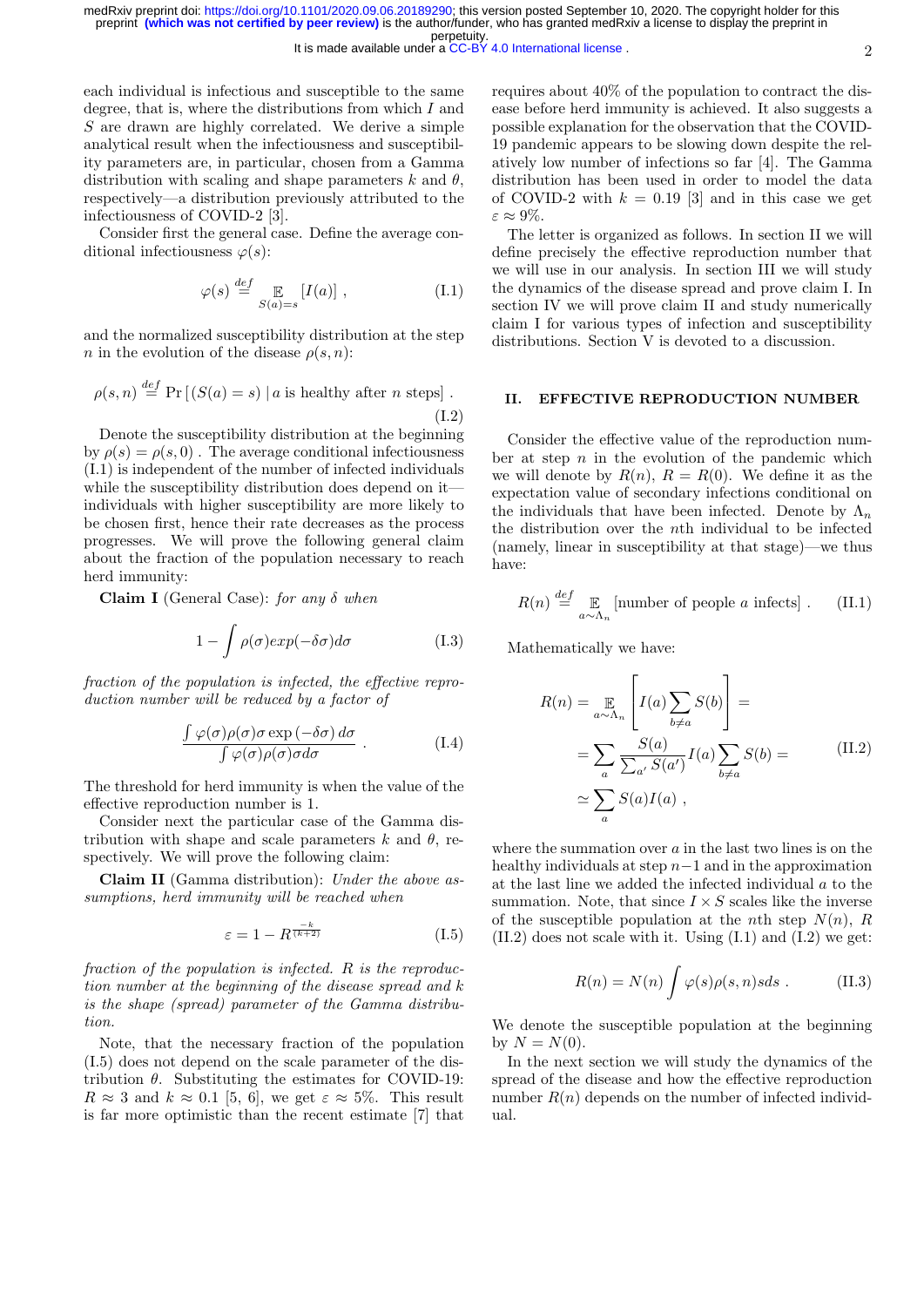It is made available under a [CC-BY 4.0 International license](http://creativecommons.org/licenses/by/4.0/) .

# III. DISEASE SPREAD DYNAMICS

The process starts at step  $n = 0$  with one infected individual. At each step that someone is infected, the probability that a was infected is proportional to  $S(a)$ . Thus,

 $Pr[a \text{ is healthy at step } n] =$ 

$$
= \left(1 - \frac{S(a)}{\sum_{b \colon b \text{ is healthy at step } n-1} S(b)}\right) \cdot (III.1)
$$

$$
\cdot \Pr[a \text{ is healthy at step } n-1].
$$

We therefore get:

$$
\log(\Pr(a \text{ is healthy at step } n)) -
$$
  
\n
$$
- \log(\Pr(a \text{ is healthy at step } n - 1)) =
$$
  
\n
$$
= -\frac{S(a)}{N(n-1)\mathbb{E}_{b \sim \Lambda_{n-1}}[S(b)]}
$$
  
\n
$$
-O\left(\left(\frac{S(a)}{\sum_{b|b} \text{ is healthy at step } n-1} \frac{S(b)}{S(b)}\right)^2\right)
$$
  
\n
$$
= -\alpha(n)S(a) - O\left(\left(\frac{\max_b S(b)}{N\mathbb{E}_b S(b)}\right)^2\right),
$$
\n(III.2)

Where

$$
\alpha(n) = \frac{1}{\sum_{b|b \text{ is healthy at step } n-1} S(b)} \ . \tag{III.3}
$$

Since at each step someone is infected, there can be at most  $N$  steps:

 $log(Pr [a \text{ is healthy at step } n]) =$ 

$$
= -\left(\sum_{\tau \le n} \alpha(\tau)\right) S(a) - O\left(\left(\frac{\max_b S(b)}{N \mathbb{E}_b S(b)}\right)^2 n\right) =
$$

$$
= -\left(\sum_{\tau \le n} \alpha(\tau)\right) S(a) - O\left(\left(\frac{\max_b S(b)}{\mathbb{E}_b S(b)}\right)^2 \frac{n}{N^2}\right).
$$
(III.4)

Therefore, as long as  $\frac{\max_b S(b)}{\mathbb{E}_b S(b)} \ll$ √ N we have:

 $log(Pr [a \text{ is healthy at step } n]) \approx$ 

$$
\approx -\left(\sum_{\tau \le n} \alpha(\tau)\right) S(a) . \tag{III.5}
$$

Denote  $\delta(n) = \sum_{\tau \leq n} \alpha(\tau)$ , we get a relation between the susceptibility distributions at steps  $n$  and zero:

$$
\frac{\rho(s,n)}{\rho(s,0)} = \frac{\exp(-\delta(n)s)}{\int \rho(\sigma,0) \exp(-\delta(n)\sigma) d\sigma},
$$
 (III.6)

between the susceptible populations:

$$
\frac{N(n)}{N(0)} = \left(\int \rho(s, 0) exp(-\delta(n)s) ds\right) ,\qquad \text{(III.7)}
$$

and between the effective reproduction numbers (II.3):

$$
\frac{R(n)}{R(0)} = \frac{\int \varphi(s)\rho(s,0)exp(-\delta(n)s)sds}{\int \varphi(s)\rho(s,0)sds} .
$$
 (III.8)

This proves Claim I with (I.3) being  $1 - \frac{N(n)}{N(0)}$ .

We can derive the condition for reaching herd immunity at step  $n_{herd}$  by:

$$
1 = R(n_{herd}) = N(n_{herd}) \int \varphi(\sigma) \rho(\sigma, n_{end}) \sigma d\sigma =
$$
  
=  $N(n_{herd}) \int \varphi(\sigma) \rho(\sigma, 0) \exp(-\delta(n_{herd}) \sigma) \sigma d\sigma$ , (III.9)

where  $N(n_{herd})$  is related to  $N(n = 0)$  by (III.7).

## IV. HERD IMMUNITY

Consider first the particular case where the infectiousness and susceptibility  $I \sim S$  and both are drawn from a Gamma distribution:

$$
\rho_{k,\theta}(s,0) = \frac{1}{\Gamma(k)\theta^k} s^{k-1} \exp\left(-\frac{s}{\theta}\right) ,\qquad (\text{IV}.1)
$$

where k and  $\theta$  are shape and scale parameters of the distribution at  $n = 0$ . Using (III.6) we get:

$$
\rho_{k,\theta}(s,n) = \rho_{k,\theta(n)}(s,0), \quad \theta(n) = \frac{\theta}{1+\theta\delta(n)}.
$$
 (IV.2)

Thus, while the shape of the distribution does not change during the evolution of the disease its scale does.

We denote  $\beta(n) = \frac{\theta(n)}{\theta}$ , then using (III.7) and (III.8) we get:

$$
\frac{N(n)}{N(0)} = \beta(n)^k, \qquad \frac{R(n)}{R(0)} = \left(\frac{N(n)}{N(0)}\right)^{\frac{k+2}{k}}, \qquad (IV.3)
$$

where

$$
R(n) = N(n) \int \rho(s, n) s^2 ds = (k^2 + k) \theta^2(n) N(n) .
$$
 (IV.4)

Herd immunity is reached when  $R(n)$  drops below one and this happens when

$$
\frac{N(n)}{N(0)} = R^{\frac{-k}{k+2}},
$$
\n(IV.5)

thus proving claim II.

Calculating the fraction of the population  $\varepsilon$  leading to herd immunity, following claim I, can be carried out analytically for the case of a Gamma distribution, while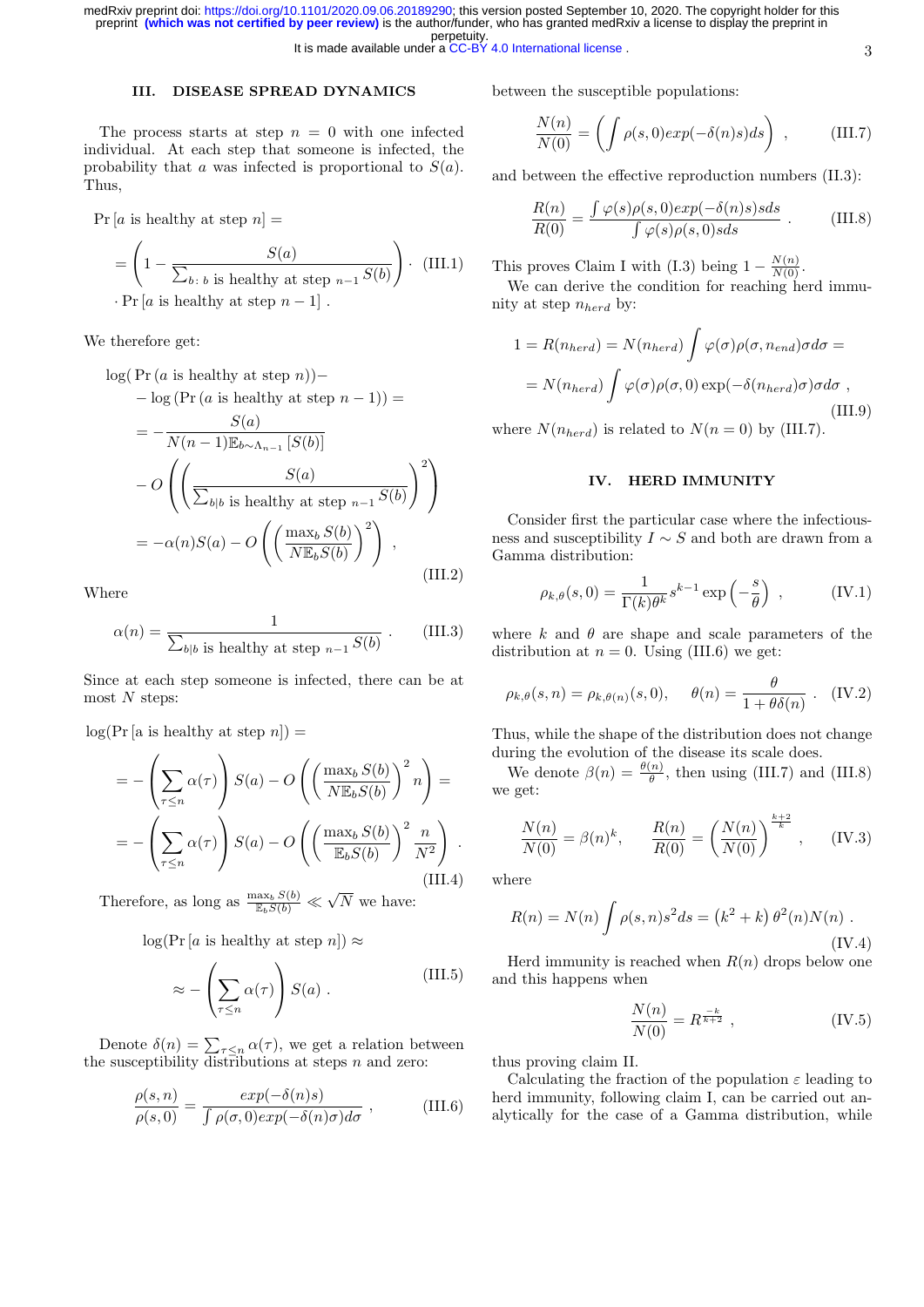for general distributions it has do be performed numerically. In figures 1 and 2 we plot  $\varepsilon$  as a function of the coefficient of variation, i.e. the ratio of the standard deviation and the mean,  $Cv = \frac{\sigma}{\mu}$ . We plot the results for three distributions: Gamma, Folded Normal (Truncated Gaussian) and Power Law when  $R$  equals three and six, respectively.

We set  $\varphi(s) = s$ , hence R is the second moment of the distribution. We can see that as Cv approaches 0, the distributions behave similarly. However, for larger values, the behaviour of the system depends upon the distribution with the power law distribution approaching  $\varepsilon = 0$  much faster. The coefficient of variation of the truncated Gaussian distribution converges to  $\sqrt{\frac{\pi-2}{2}} \approx$ 0.755, that is its value for the Half-Normal distribution to which the distribution converges as  $\frac{\mu}{\sigma} \to 0^+$ .

In general, we see that the higher the variance of the infectiousness and susceptibility the lower the fraction of the population that needs to be infected in order to reach herd immunity.



FIG. 1: The percentage of infected in the population necessary for herd immunity to occur as a function of the coefficient of variation for  $R = 3$ . The results are shown for three distributions: Gamma, Folded Normal and Power Law. The higher the variance of the infectiousness and susceptibility the lower the fraction of the population necessary.

### V. DISCUSSION

The spread of the COVID-19 pandemics is characterized by high variance of the infection and susceptible distributions. In addition to the high degree of heterogeneity in infectiousness and susceptibility, one expects a significant correlation between them stemming, for instance, from the social aspect of the spread of diseases. We studied the implications of this structure on the condition to reach herd immunity.

We proved two claims, one for general distributions and one for the Gamma distribution and showed that the heterogeneity and correlation have a drastic effect on the estimate of the percentage of the population that must contract the disease before herd immunity is reached.



FIG. 2: The percentage of infected in the population necessary for herd immunity to occur as a function of the coefficient of variation for  $R = 6$ . The results are shown for three distributions: Gamma, Folded Normal and Power Law. In comparison to figure 1 we see, as expected, that the required fraction is higher for a given coefficient of variation.

Under the assumption of Gamma distribution we found that for COVID-19 a fraction  $\varepsilon \approx 5\%$  of infected population suffices to reach herd immunity while a fraction  $\varepsilon \approx 9\%$  is needed for COVID-2. While writing the paper we became aware of two recent works [9, 10] that, using different mathematical fraemeworks, reached similar conclusions for the fraction of infected population that is required for herd immunity under the assumption of Gamma distribution.

Our mathematical analysis of the disease spread dynamics can be viewed as a random walk on a complete graph. It is of interest to study other graph structures and quantify the differences [11].

#### Acknowledgements

We would like to thank Nir Kalkstein for valuable discussions on the importance of the high variance to the spread of the disease. The work is supported in part by the Israeli Science Foundation center of excellence, the European Research Council (ERC) under the European Union's Horizon 2020 research and innovation program (Grant agreement No.  $835152$ ), as well as by ISF  $2013/17$ and BSF 2016414.

[1] K Rock, S Brand, J Moir, MJ Keeling, "Dynamics of infectious diseases", Reports on Prog. Phys. 77, 026602 (2014).

[2] R. Pastor-Satorras, C. Castellano, P. Van Mieghem and